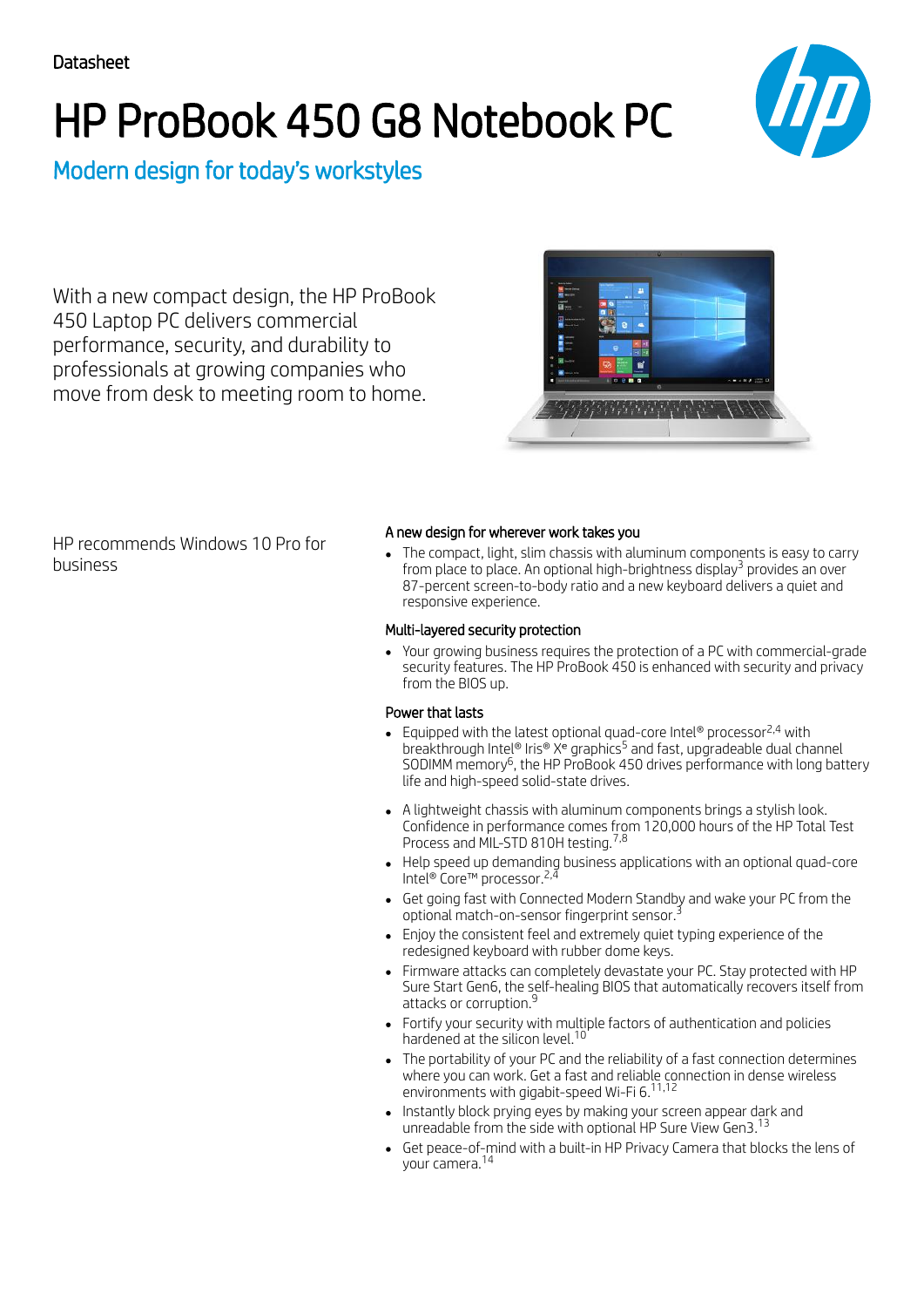## HP ProBook 450 G8 Notebook PC Specifications Table



| Internal storage                                                         | 512 GB Intel® PCIe® NVMe™ QLC M.2 SSD with 32 GB Intel® Optane™ memory H108,9,10<br>128 GB up to 1 TB PCIe® NVMe™ M.2 SSD TLC <sup>8</sup><br>256 GB up to 512 GB PCIe® NVMe™ Value M.2 SSD <sup>8</sup>                                                                                                                                                                                                                                                                                                                                                                                                                           |
|--------------------------------------------------------------------------|------------------------------------------------------------------------------------------------------------------------------------------------------------------------------------------------------------------------------------------------------------------------------------------------------------------------------------------------------------------------------------------------------------------------------------------------------------------------------------------------------------------------------------------------------------------------------------------------------------------------------------|
| Display <sup>12,14,15,16</sup>                                           | 15.6" diagonal, FHD (1920 x 1080), IPS, narrow bezel, anti-glare, 250 nits, 45% NTSC<br>15.6" diagonal, HD (1366 x 768), narrow bezel, anti-glare, 250 nits, 45% NTSC<br>15.6" diagonal, FHD (1920 x 1080), touch, narrow bezel, anti-glare, 250 nits, 45% NTSC<br>15.6" diagonal, FHD (1920 x 1080), IPS, narrow bezel, anti-glare, 1000 nits, 100% sRGB, HP Sure View integrated privacy screen<br>15.6" diagonal, FHD (1920 x 1080), IPS, narrow bezel, anti-glare, 400 nits, low power, 100% sRGB                                                                                                                              |
| Available Graphics                                                       | Integrated: Intel® Iris® X <sup>e</sup> Graphics; Intel® UHD Graphics <sup>12</sup><br>Discrete: NVIDIA® GeForce® MX450 (2 GB DDR5 dedicated) <sup>41</sup><br>(Support HD Decode, DX12, and HDMI 1.4b.)                                                                                                                                                                                                                                                                                                                                                                                                                           |
| Audio                                                                    | Dual stereo speakers, dual array microphone                                                                                                                                                                                                                                                                                                                                                                                                                                                                                                                                                                                        |
| Wireless technologies <sup>11,42</sup>                                   | Intel® AX201 Wi-Fi 6 (2x2) and Bluetooth® 5 combo, non-vPro®<br>Intel® Dual Band Wireless-AC 9560 802.11a/b/g/n/ac (2x2) Wi-Fi® and Bluetooth® 5 combo, non-vPro®<br>Realtek 802.11a/b/g/n/ac (2x2) Wi-Fi® and Bluetooth® 5 combo                                                                                                                                                                                                                                                                                                                                                                                                  |
| <b>Expansion slots</b>                                                   | 1 microSD (Supports SD, SDHC, SDXC,)                                                                                                                                                                                                                                                                                                                                                                                                                                                                                                                                                                                               |
| Ports and Connectors                                                     | 3 Super Speed USB Type-A 5Gbps signaling rate (1 charging, 1 power); 1 SuperSpeed USB Type-C® 10Gbps signaling rate (USB Power Delivery, DisplayPort™);<br>1 RJ-45; 1 headphone/microphone combo; 1 HDMI 1.4b; 1 AC power<br>(HDMI cable sold separately.)                                                                                                                                                                                                                                                                                                                                                                         |
| Available Kevboards <sup>13</sup>                                        | HP Premium Keyboard - spill-resistant, full-size, optional backlit keyboard with numeric keypad                                                                                                                                                                                                                                                                                                                                                                                                                                                                                                                                    |
| <b>Available Pointing Devices</b>                                        | Clickpad with multi-touch gesture support                                                                                                                                                                                                                                                                                                                                                                                                                                                                                                                                                                                          |
| Ambient light sensor                                                     | ##ambientlightsens##                                                                                                                                                                                                                                                                                                                                                                                                                                                                                                                                                                                                               |
| Network Interface <sup>43</sup>                                          | Realtek 10/100/1000 GbE NIC                                                                                                                                                                                                                                                                                                                                                                                                                                                                                                                                                                                                        |
| Camera <sup>12</sup>                                                     | 720p HD camera: IR Camera (select models)                                                                                                                                                                                                                                                                                                                                                                                                                                                                                                                                                                                          |
| Software <sup>17,18,36</sup>                                             | HP Connection Optimizer; HP Image Assistant; HP Hotkey Support; HP Noise Cancellation Software; HP Support Assistant; Buy Office (Sold separately); HP<br>Power Manager; HP WorkWell; myHP; HP Privacy Settings; HSA Fusion for Commercial; HSA Telemetry for Commercial; Touchpoint Customizer for Commercial;<br>HP Notifications; Xerox® DocuShare® 90 day free trial offer                                                                                                                                                                                                                                                     |
| Security<br>management <sup>23,24,25,26,27,28,29,30,31,32,33,34,35</sup> | Absolute persistence module; HP DriveLock and Automatic DriveLock; HP Secure Erase; Preboot authentication; TPM 2.0 embedded security chip shipped with<br>Windows 10 (Common Criteria EAL4+ Certified); HP Sure Click; Windows Defender; HP BIOSphere Gen5; HP Sure Sense; BIOS Update via Network; Master Boot<br>Record Security: Support for chassis padlocks and cable lock devices: HP Client Security Manager Gen6: HP Sure Start Gen6: HP Sure Run Gen3: HP Sure<br>Recover Gen3; HP Sure Admin; HP Pro Security Edition                                                                                                   |
| Fingerprint reader                                                       | Fingerprint sensor (select models)                                                                                                                                                                                                                                                                                                                                                                                                                                                                                                                                                                                                 |
| Management features                                                      | HP Driver Packs; HP System Software Manager (SSM); HP BIOS Config Utility (BCU); HP Client Catalog; HP Manageability Integration Kit Gen321,22                                                                                                                                                                                                                                                                                                                                                                                                                                                                                     |
| Power <sup>37</sup>                                                      | HP Smart 65 W External AC power adapter; HP Smart 65 W EM External AC power adapter; HP Smart 45 W External AC power adapter; HP Smart 65 W USB<br>Type-C® adapter; HP Smart 45 W USB Type-C® adapter                                                                                                                                                                                                                                                                                                                                                                                                                              |
| Battery type                                                             | HP Long Life 3-cell, 45 Wh polymer<br>Battery is internal and not replaceable by customer. Serviceable by warranty.                                                                                                                                                                                                                                                                                                                                                                                                                                                                                                                |
| <b>Dimensions</b>                                                        | 14.14 x 9.2 x 0.78 in; 35.94 x 23.39 x 1.99 cm                                                                                                                                                                                                                                                                                                                                                                                                                                                                                                                                                                                     |
| Weight                                                                   | Starting at 3.83 lb; Starting at 1.74 kg (Weight will vary by configuration.)                                                                                                                                                                                                                                                                                                                                                                                                                                                                                                                                                      |
| Energy efficiency compliance <sup>39</sup>                               | ENERGY STAR® certified; EPEAT® Gold registered. EPEAT® registered where applicable. EPEAT registration varies by country. See www.epeat.net for registration<br>status by country.                                                                                                                                                                                                                                                                                                                                                                                                                                                 |
| Environmental specifications <sup>40</sup>                               | Low halogen; TCO Certified                                                                                                                                                                                                                                                                                                                                                                                                                                                                                                                                                                                                         |
| Warranty <sup>38</sup>                                                   | HP Services offers 1-year and 3-year limited warranty and 90 day software support options depending on country and the SKU selected by the customer.<br>Batteries have a default one year limited warranty except for Long Life Batteries which will have same 1-year or 3-year limited warranty as the platform. On-<br>site service and extended coverage is also available with HP Care Pack Services, optional extended service contracts that go beyond the standard limited<br>warranties. To choose the right level of service for your HP product, use the HP Care Pack Services Lookup Tool at: http://www.hp.com/go/cpc. |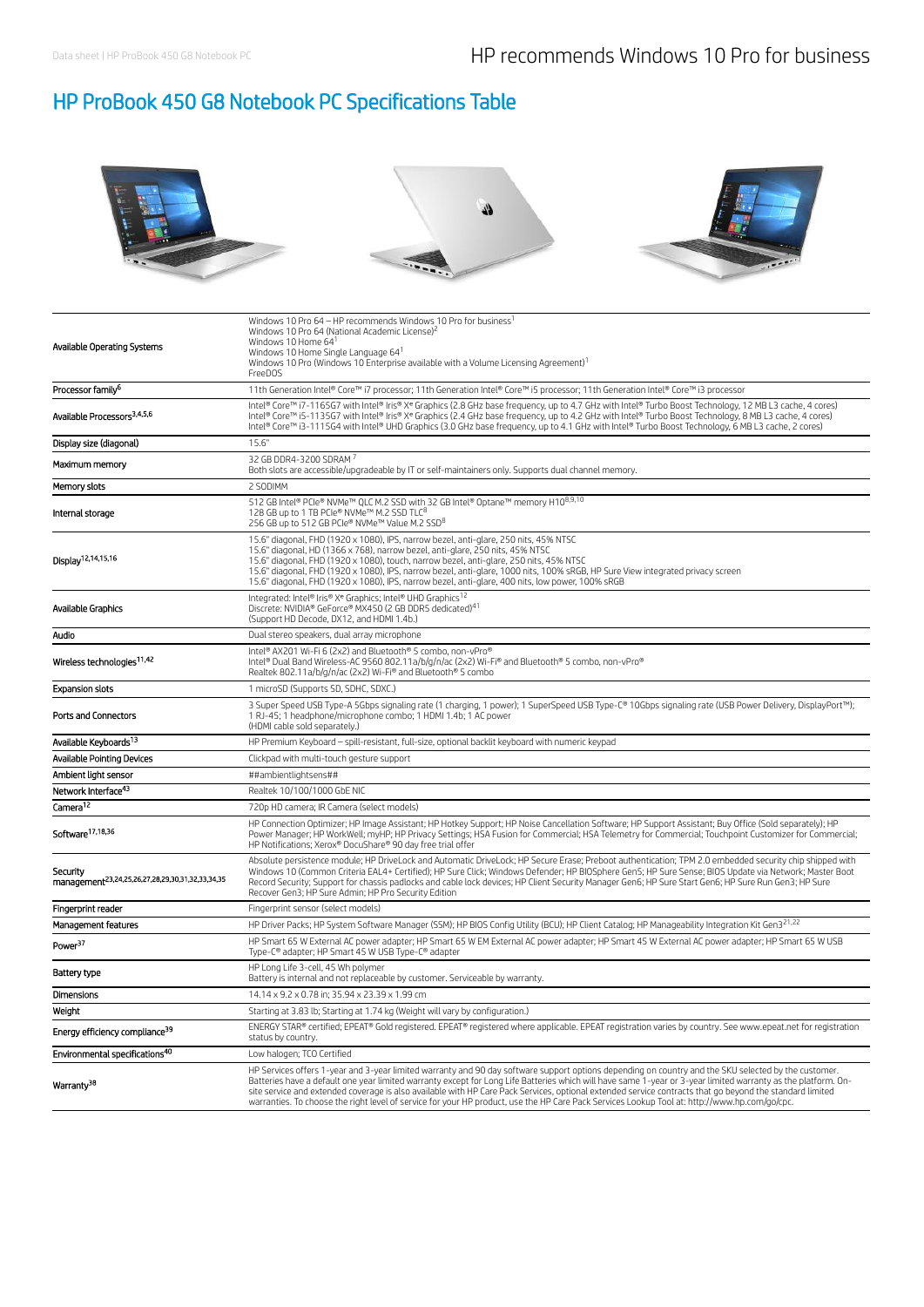# HP ProBook 450 G8 Notebook PC

## Accessories and services (not included)

| HP Prelude Pro Recycled Backpack                          | Commute with a stylish and durable backpack thoughtfully designed with the environment in<br>mind and made with recycled fabric <sup>1</sup> . The HP Prelude Pro Recycled Backpack comes with<br>safety features for your peace of mind when you carry your devices from work to home and<br>bevond.<br>Product number: 1X644AA     |
|-----------------------------------------------------------|--------------------------------------------------------------------------------------------------------------------------------------------------------------------------------------------------------------------------------------------------------------------------------------------------------------------------------------|
| <b>HP USB-C Dock G5</b>                                   | Get to work with a single cable from your USB-C™-enabled notebook <sup>1</sup> to your displays,<br>devices, and wired network with the versatile, elegant, and space-saving HP USB-C Dock G5.<br>The dock is compatible with notebooks from brands like HP, Apple®, Dell, Lenovo, and more. <sup>2</sup><br>Product number: 5TW10AA |
| HP Sure Key Cable Lock                                    | Take the guess work out of securing your notebook, display, dock, and accessories with the<br>removable, interchangeable heads of the HP Sure Key Cable Lock.<br>Product number: 6UW42UT                                                                                                                                             |
| HP Wired Desktop 320MK Mouse<br>and Keyboard              | Work efficiently and enhance your everyday productivity with the reliable HP Wired Desktop<br>320MK Mouse and Keyboard.<br>Product number: 9SR36UT                                                                                                                                                                                   |
| HP 45W Smart AC Adapter                                   | Be productive throughout the day and keep an extra adapter on hand with the lightweight and<br>versatile HP 45W Smart AC Adapter.<br>Product number: H6Y88UT                                                                                                                                                                         |
| Additional Services (Not included)<br><b>HP Care Pack</b> | UK726E - HP 3 year Next Business Day Onsite HW Support w/Accidental Damage Protection-<br>G2 for Notebooks<br>UB5E5E - HP 3 year Next business day onsite HW Support w/Accidental Damage Protection-G2<br>for Notebooks                                                                                                              |